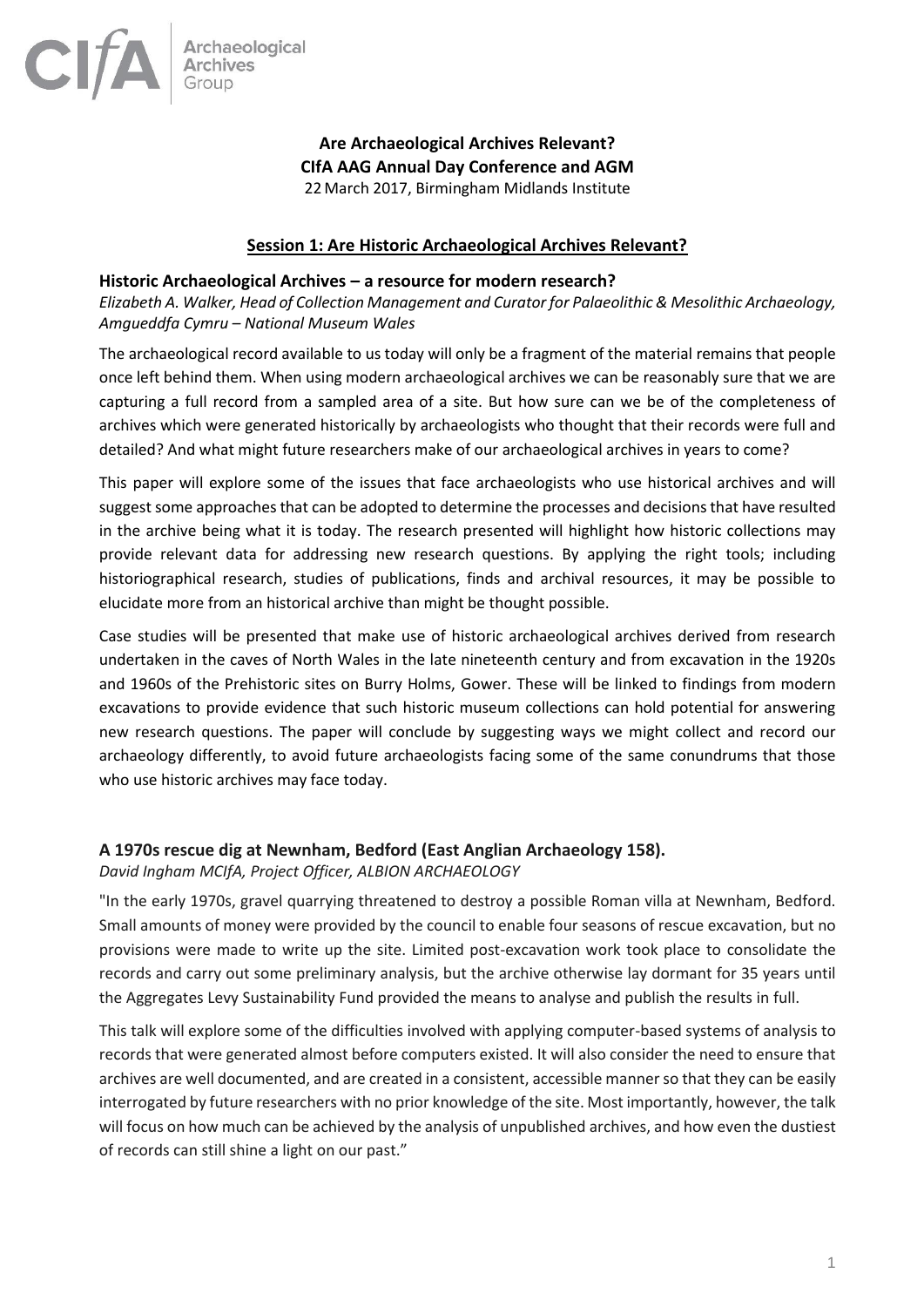

# **Conclusions**

\*See additional pdf document\*

# **The continuing research potential of microscopic biological material from historic archives**

*Ruth Pelling<sup>1</sup> , Zoë Hazell<sup>1</sup> , Rob Jarman<sup>2</sup> and Matt Canti<sup>1</sup> ( <sup>1</sup>Historic England, <sup>2</sup>University of Gloucestershire)* 

Prior to the adoption of routine sampling for biological material from archaeological sites, the collection of macroscopic remains (seeds, pollen, charcoal, insects) was intermittent and opportunistic – samples of material would be taken as an interesting artefact if noted during excavation. In exceptional cases subsamples of archaeological sediment have been retained with no clear thought as to its scientific value other than that it might one day prove useful. Such material might be inadequately recorded and reported on compared to modern standards, overlooked in terms of display potential and left to languish in the back of archive shelves or bottom of dusty display cabinets. Often the material is poorly catalogued and difficult to locate and therefore invisible to potential researchers, not promoted amongst the public or amateur groups, and consequently may be under serious threat of disposal, damage or loss of information, particularly given the pressure of archive stores. Three case studies will be presented which demonstrate the research potential for historic microscopic biological archives as well as the importance of revisiting the original samples:

- Grain samples from the historic archives of Pitt Rivers, held in Salisbury Museum recovered during his excavations in Cranborne Chase,
- Charcoal, wood and nuts recovered from antiquarian and archaeological excavations, being used to help trace the history of sweet chestnut in the British Isles,
- The radiocarbon sequencing of calcium carbonate from earthworm granules recovered from stored sediment from Westwood Ho! Mesolithic midden and Silbury Hill, including dried soil from excavations in the 1960s, stored under John Evans' desk.

The paper will demonstrate the importance of recognising the value of historically archived microscopic biological material, the importance of adequate cataloguing, and the value for modern scientific research such a DNA sequencing and isotope analysis, and the advancement of dating techniques, even if the material was not collected in a particularly scientific manner.

# **Conclusions**

With the use of case studies, we have successfully demonstrated the research potential of small organic ('Environmental Archaeology') remains held in archive, and how this can be – and has been – released. Often, accessing this material is problematic, but we have outlined ways of facilitating access, in particular:

- recognising the inherent value of the material, and recognising the value of revisiting and reappraising stored material
- retaining the samples
- storing them appropriately (in suitable packaging, with secure labelling, in appropriate store/archive conditions)
- keeping good, detailed, searchable records so that their existence can be promoted and they are locatable
- facilitating access to, and loan of, the material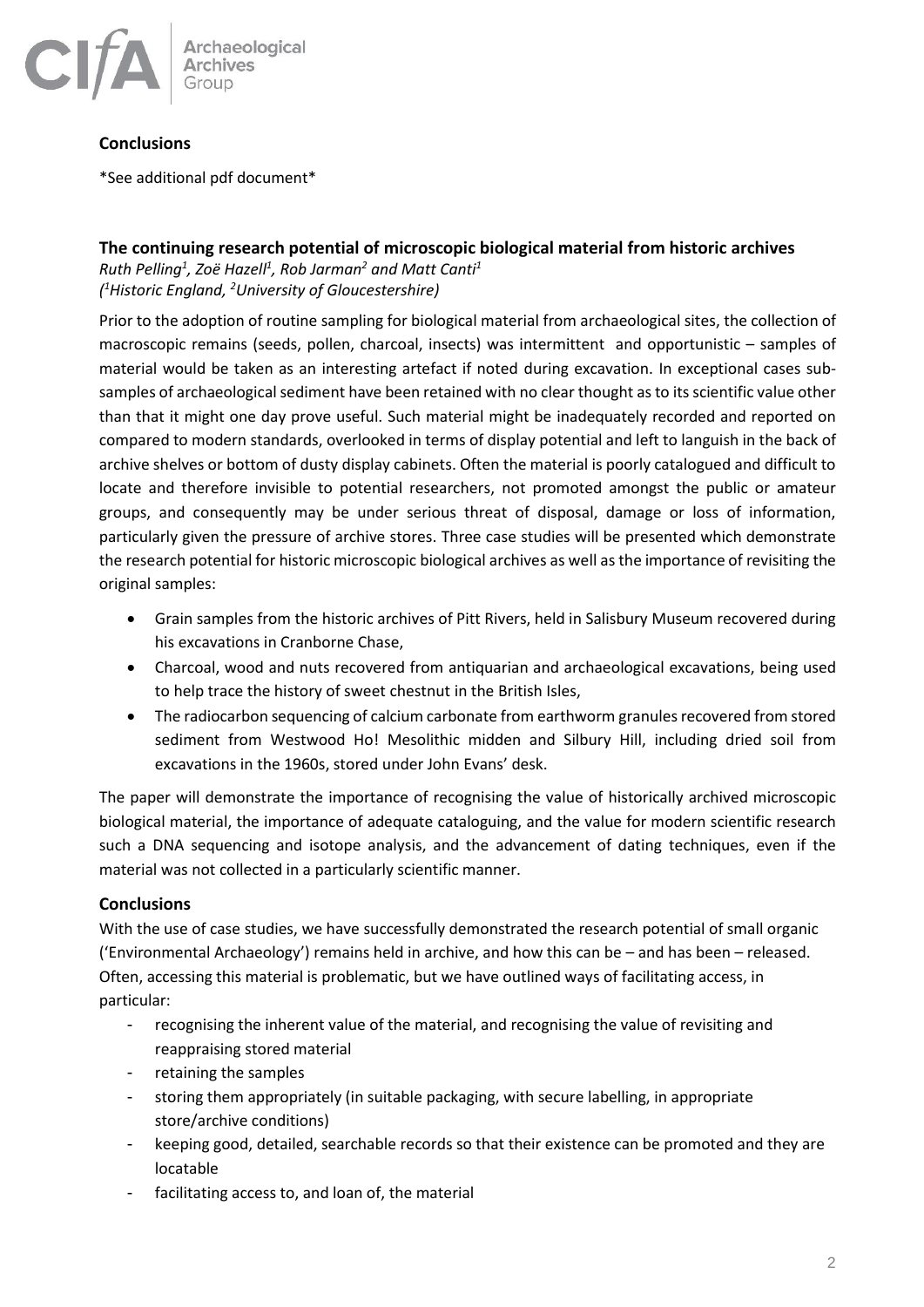

allowing destructive investigative techniques

The application, on archive material, of modern analytical methods (eg isotopes, radiocarbon dating, aDNA, residue analysis) that might not have been anticipated during the original collection of the remains, highlights the importance of continuing to collect and store currently-collected biological material for future use.

For more information on the application of Environmental Archaeological techniques, please refer to Historic England's guidance ([https://historicengland.org.uk/advice/technical-advice/archaeological](https://historicengland.org.uk/advice/technical-advice/archaeological-science/environmental-archaeology/)[science/environmental-archaeology/\)](https://historicengland.org.uk/advice/technical-advice/archaeological-science/environmental-archaeology/).

Specific enquiries can be directed to Historic England's in-house specialists, or to relevant working groups including:

- the Archaeobotanical Work Group (AWG) [https://historicengland.org.uk/research/current/heritage](https://historicengland.org.uk/research/current/heritage-science/archaeobotanical-work-group/)[science/archaeobotanical-work-group/](https://historicengland.org.uk/research/current/heritage-science/archaeobotanical-work-group/)
- the Charcoal and Wood Work Group (CWWG) <https://historicengland.org.uk/research/current/heritage-science/charcoal-wood-work-group/> .

# **Digging Through the Archives: A Case Study from the C19th**

Anna Reeve, PhD Student, University of Leeds

Many museum collections of archaeological objects lack information about their provenance. Those excavated in the 19<sup>th</sup> century, when provenance information was often felt to be unimportant, may lack basic data about their find-spot, let alone full contextual information which could support their identification and interpretation for contemporary audiences. This data may not have been collected at the point of excavation, or it may have been lost along the objects' journey to the present day. However, returning to the original records of the excavation may offer an opportunity to fill the gaps.

This paper presents a case study of the investigation of a historic collection using archaeological archives. The University of Leeds' ancient Cypriot collection was discovered in a cellar at the University in 1913, two years after the death of the University's first Vice-Chancellor, Sir Nathan Bodington (1848-1911). His widow supposed that it had been purchased by him for a fund-raising event, and subsequently overlooked. However, examination of the archives of the University and the British Museum suggests that it may have come from the British Museum's 1893-94 excavations at Amathus in Cyprus. This theory is supported by close examination of the excavation notes produced by John Linton Myres (1869-1954), who led part of the excavations, and who is considered the 'father of Cypriot archaeology' (Kiely and Ulbrich, 2010) for his meticulous approach to observing and recording. Through this case study I hope to demonstrate the continuing relevance of archaeological archives to the investigation and interpretation of historic collections.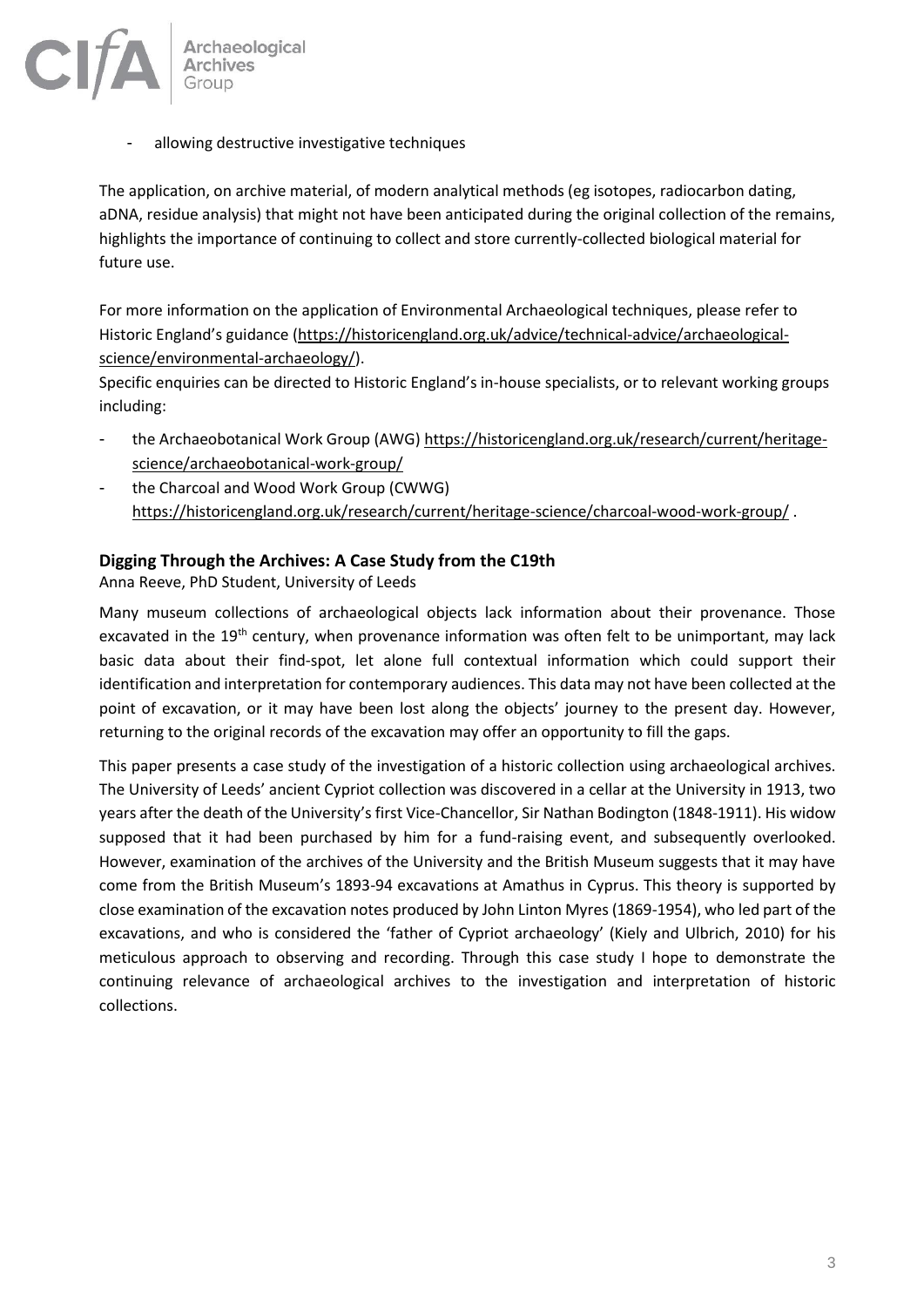

# **Session 2: Are Archaeological Archives Relevant to Research?**

# **Archiving the Dead: The importance of archaeological archives to cremation research**

*Emily Carroll, PhD Candidate, University of Reading and the University of Bristol*

The Late Iron Age and Early Roman burial record of Hertfordshire is one of the richest funerary assemblages in the country, amounting to over 50 cremation cemeteries and including c.1000 cremation burials. These sites have been subjected to archaeological excavation by commercial units, local institutions and societies for over a century. The resultant material is now archived and maintained by museums and archaeological units across the region. My research involves working with these archives to examine the cremation practices of this period as a means of reconstructing the funerary responses to changes in society, ritualism, and technology following the Roman conquest. This is achieved by examining all components of the archaeological archive. Context sheets and preliminary reports are used to reconstruct the type, arrangement, and location of the burials, while physical samples including burnt bone are subjected to FTIR-ATR and histomorphometic analysis to reconstruct ancient burning temperatures. This paper will present my experiences of these archives as a researcher, how I have used them in my data collection and how they have impacted my research. Consideration will also be given to the wider application of these resources to academia, the importance of archival maintenance and the value of collaboration for the advancement of archaeological research.

# **Conclusions**

Having never attended a CIfA archive Group conference before, I was immensely grateful for the experience and very much enjoyed the event. The collections of papers and discussions that followed were enthralling, and the feedback I received concerning my own research was not only very helpful, but I think demonstrated the importance of archaeological archives to university research. The general consensus following the session was clear, that further collaboration is needed. The individuals I met during the intervals offered their help with my search for Late Iron Age and Roman cremation burials across the UK, and proposed further partnerships between my university and their institutions. I think all those who attended benefitted from seeing how new scientific analyses can add to our understanding of old archives, and I would highly recommended fellow researchers to become involved with this society.

# **Garbage in, Garbage out? Creating a research database from archived material**

*Susan Harrington, Durham University. Post-doctoral Researcher: People and Place: The Making of the Kingdom of Northumbria AD 300-800*

The Leverhulme Trust funded *People and Place of Northumbria* Project of Durham University Department of Archaeology aims to collate all burial data, skeletal and artefactual, from north of the Humber and south of the Firth of Forth for the period AD300-800. Our intention is to investigate new perceptions and theories about the period through thorough reviews of the evidence. A starting perception was that new, more detailed data could be retrieved from archived material, held in a variety of repositories. This paper will reflect on the experience of attempting to build a comprehensive dataset to allow cross-comparability through time and space, derived from those resources available. This has not been a straightforward nor easy process. The problems encountered include the deposition of partial archives (only the garbage?), absence of paper trails before and after deposition, underfunding of archives and cataloguing, missing material, museum closure, lack of awareness of publication of the material and much more. This situation forces researchers to accept at face value earlier perceptions of the material if it cannot be accessed first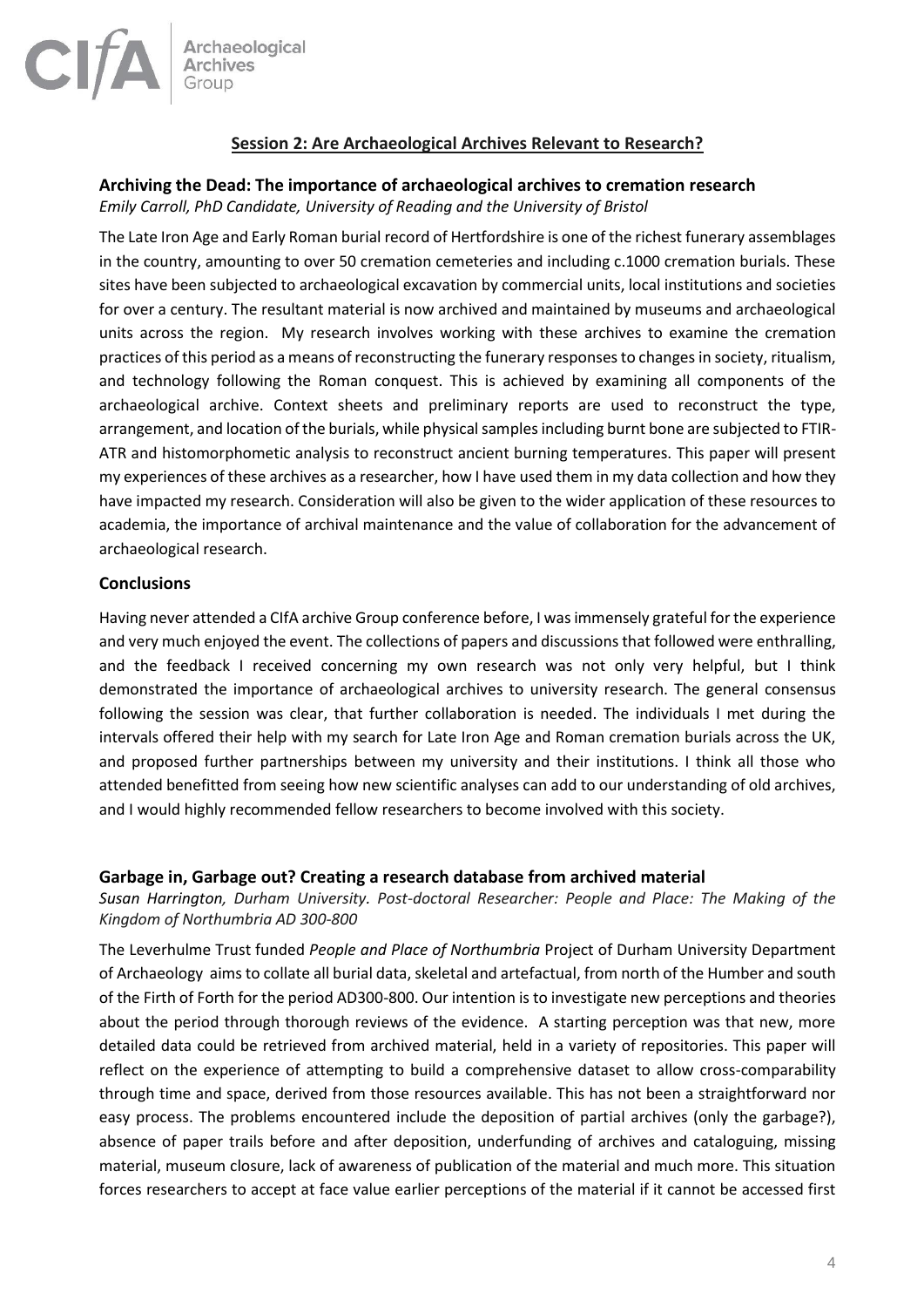

hand, the advent of on line digital images of objects in collections notwithstanding. However, the advent of new scientific approaches to archaeological material now means that previously marginal material can be foregrounded and new insights achieved. Without proper archiving and support to committed museum curators, new research may only be treading on the same ground as before and not realising the full potential of the material, resulting in gaps and 'garbage' out of the project database.

# **Archaeological Archives, are they too restrictive in how they are accessed?**

#### *Victoria Reid*

Archives are fundamental to research, I am an archaeologist who is currently working in a local authority archive for documents and regularly see researchers who are busy delving into the depths of catalogues to unearth forgotten documents from the strong rooms. What has come across to me is the invaluable catalogue of the National Archives in Kew and the way that documents can be researched from one national archive and can be tracked down to smaller local ones. This is in stark contrast with archaeological archives which are independent archives with very little connecting them. Even Historic Environment Records are disjointed and serve as independent entities.

I propose that we lack a central point, where researchers and interested people alike can undertake their initial search and then be directed to local sources. This would unify archaeological archives and standards and thus provide more comprehensive answers to research questions.

Just like record offices, archaeological archives can have issues around access for those with disabilities, either in the way the artefacts are stores, limiting those with mobility issues from access, or even with inaccessible printed catalogues or software that does not work with screen readers. This is another reason why we need a central point for information to be accessible from. By doing this it would open up possibilities to loan archaeological archives to other partners thus promoting accessibility. We need to start taking an inclusive and standardised approach within archaeology and society as a whole.

# **Session 3: How can we improve the relevance of Archaeological archives?**

# **What are the legal issues concerning the ownership of archaeological archives in England?** *Haggai Mor, UCL Institute of Archaeology, PhD candidate.*

My research concerns the function and value of archaeological archives – why they are being collected and stored and does their preservation commensurate to a viable public benefit?

In order to examine these issues I focus primarily on the factors which limit the function of archaeological archives, with an emphasis on issues of ownership of the material and curatorial responsibility.

The conventional wisdom is that the value of archives lies in their potential to provide public benefit, but in order to realise this potential benefit it is important to clarify who holds title to the material so it can be put to better use.

One of the main limiting factors on the use of archaeological archives is the perception that archaeology units do not own the archived material that they store. This perception then prevents the units from making the material readily available for public use or academic research. The problem is exacerbated because the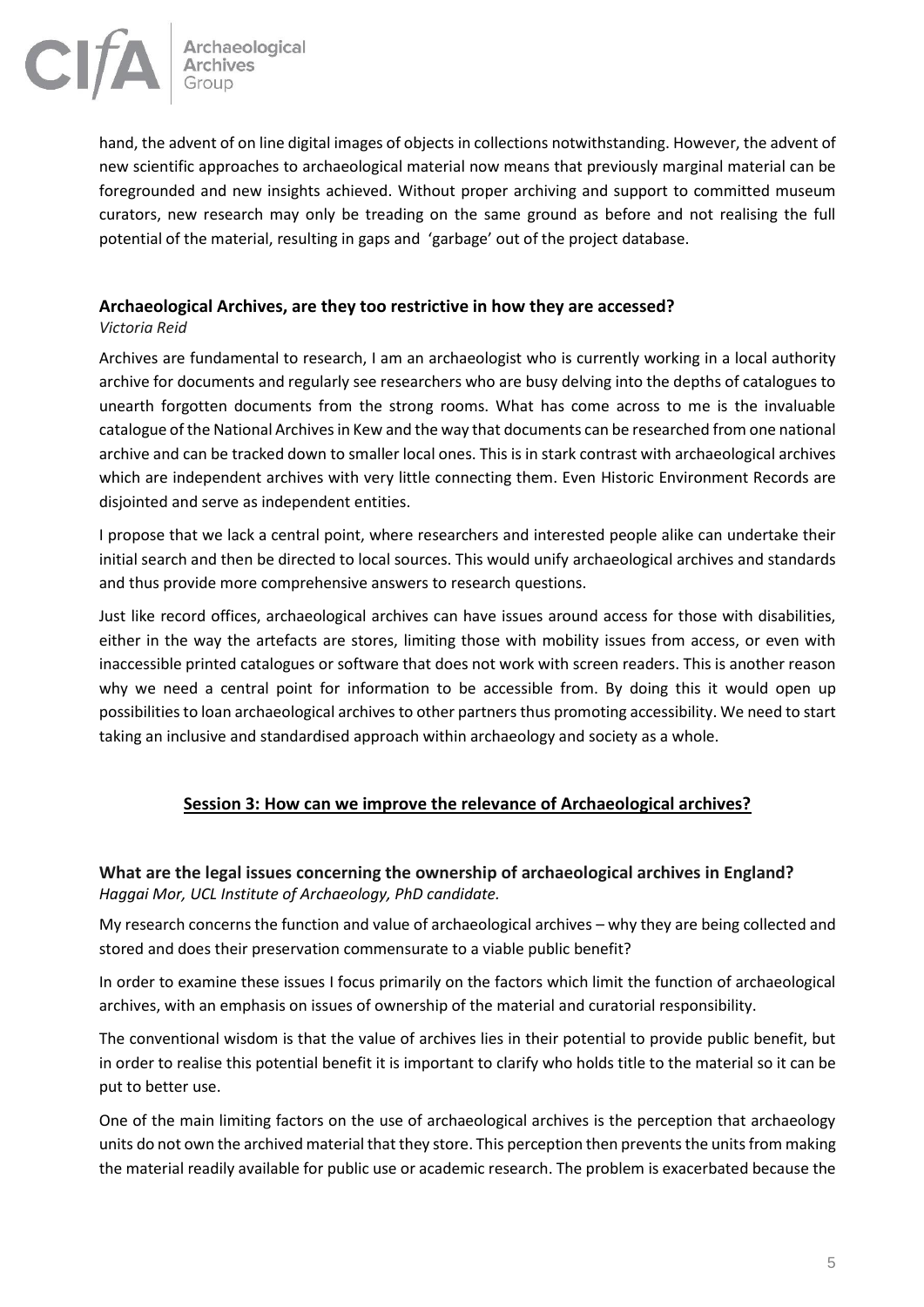

sparse use of archaeological archives could negate the notion that they are collected and stored, as a cultural resource, for a specific public benefit – because such a function needs to be demonstrated.

The legal question of who holds title to archaeological archives has direct implications on the function of archives in terms of the potential public benefit which can be derived from them. Establishing what is the public benefit of collecting and storing archaeological archives can help determining who holds title to them and who is responsible for curating them.

In the course of doing this research I have examined the function of archaeological archives, clarified the legal uncertainties regarding title to the archived material and I have ascertained the factors which limit their use in terms of public benefit and how these factors can be overcome.

# **Seeing the Light of Day**

# *David Dawson, Lisa Brown, Paddy McNulty and Kate Fernie.*

Archaeology is in a special position when it comes to archiving because the objects and data are often the only things that survive of a site. As new housing and development takes place, archaeologists are busy excavating to record archaeological evidence before it is destroyed. Securing the resulting archives for future uses involves care, attention and facing up to some challenges.

The aim of the "Seeing the Light of Day" project is to develop a sustainable solution to the management, accessibility and long-term preservation of archaeological archives in the South West. Across the region there are differences in practice and in local situations. Many of the issues museums and archaeology units are facing are well known. The fundamental issue comes down to funding – for storage, specialist staff and access initiatives.

"Seeing the Light of Day" is working with planning archaeologists, contractors and museums. Our aim is to develop guidance on how to deliver funding for archaeological archives from developer contributions to ensure the public access promised under the National Planning Policy Framework. We will develop business models for sustainable, shared storage where these important archives can be properly looked after. Looking beyond archiving we also plan to identify approaches to unlock the community and academic research potential of archaeological archives.

The project is funded through the Arts Council Museum Resilience Fund. It is a partnership led by the Wiltshire Museum and involving SW Museum Development Partnership, SW Museums Federation, SW Historic Environment Teams / ALGAO in the SW, Historic England, Chartered Institute for Archaeology Archives Group, Society of Museum Archaeologists and the 5 largest archaeological contractors active in the South West.

This is a joint presentation by David Dawson and Lisa Brown, Director and Curator of the Wiltshire Museum and Kate Fernie and Paddy McNulty consultants working on the project.

# **Opening up archaeology at the Museum of London**

The Museum of London's Archaeological Archive is the largest of its kind in the world with over 100,000 boxes of archaeology. However its size is a challenge as well as an advantage. In these 3 short papers discover how our Art Council England funded project team have been opening up our archaeological archive to a range of audiences.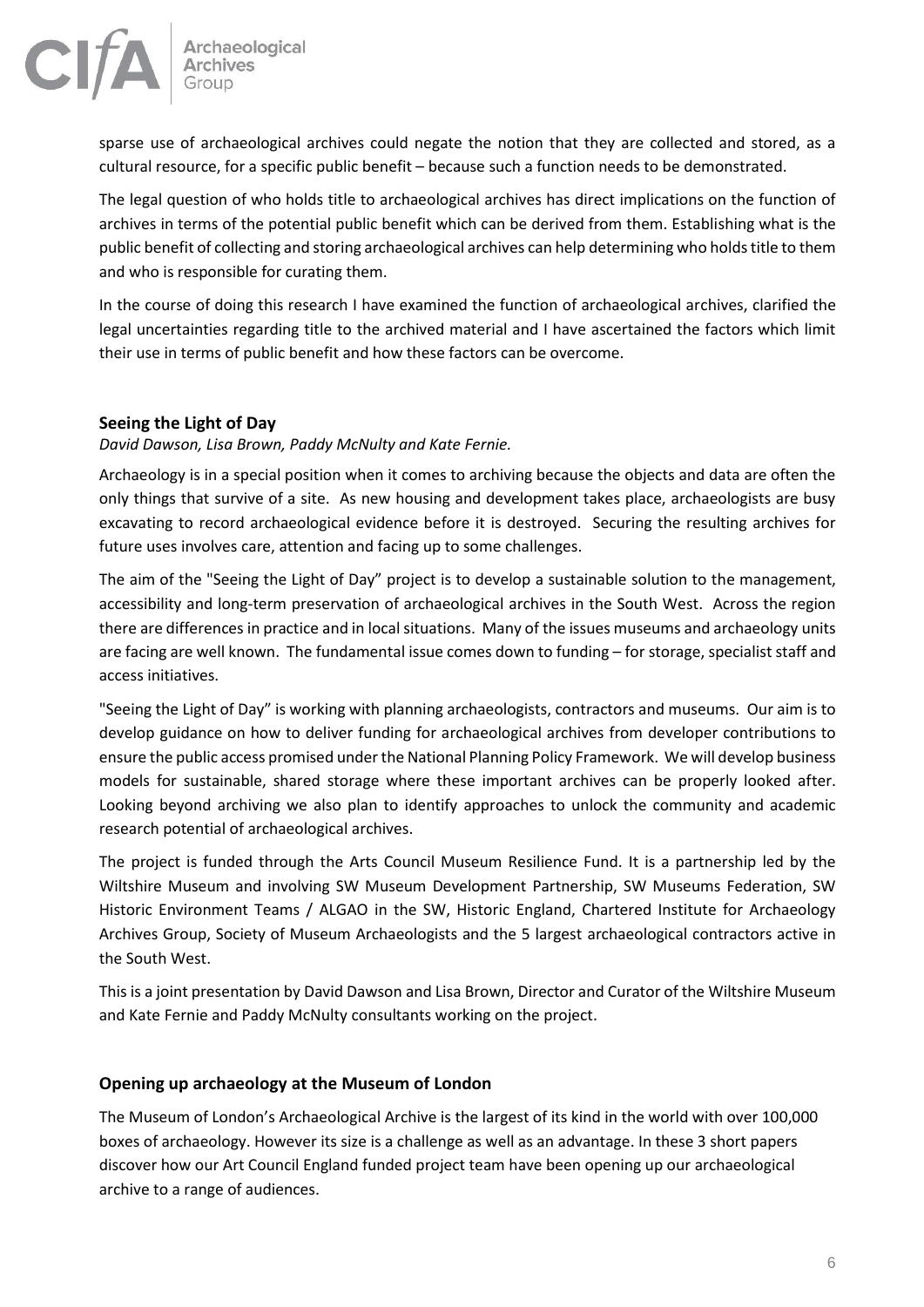

# **How to lose a volunteer in 10 days…and other lessons learnt from the Archive volunteering model**

#### *Lucy Creighton, Archaeology Collections Manager (Volunteers)*

The important contribution of volunteers is well recognised; most of us simply wouldn't be able to do what we do without them. But how do you develop a volunteer programme that benefits your organisation yet also provides a fulfilling learning and social experience for volunteers? The Archive's successful volunteer programme, which has engaged with hundreds of volunteers since 2002, has shown the potential of archaeological archives to do just this. This paper will discuss our model of project based, time-limited team volunteering, and the benefits to both the organisation and the volunteers this model can make.

# **Conclusions**

- Although the Museum of London's Archaeological Archive is the largest in the world (with tens of thousands of boxes), the reality is that there's hundreds of 'legacy' archives and a lack of new research.
- The Archive created a volunteer model of best practice centred on time-bound projects, teamwork and evaluation – a model which can be adapted for most other organisations.
- Time bound projects (10 days over 10 weeks is found to be best) allow organisations to define the role, set achievable targets and regular change/diversify volunteers. They also give volunteers satisfaction on working towards a clear goal, provide transferable skills that can be used elsewhere and give a sense of closure whilst offering the possibility to return for future projects to develop new skill sets
- Teams of 6 people work best, with teams comprised of a range of individuals. Shared experiences provide a positive impact on learning and wellbeing.
- Project evaluation is crucial to allow your projects to evolve, with feedback from volunteers an important factor.
- The above model can be adapted for collections care work, digital dissemination work or public engagement work, all of which have been carried out at the Archive in the past 3 years.

# **Who gets to be the archaeologist? Engaging schools and families with archaeological archives** *Kath Creed, Archaeology Learning Programme Manager*

Most archaeologists love to rummage through old finds and boxes to discover fantastic 'treasures', but what about the public? How can we offer them that experience without unnecessary risk? The Archive has developed a range of school and family activities that engage with real archives, using the unloved boxes of general finds and even the store space itself. In this talk find out about lessons learned and practical approaches to using our archives in a creative and fun way.

# **Conclusions**

- Archives can at first seem to be unattractive places for school visits, however with a little careful thinking archives can be great locations for educational sessions
- Start by finding the stories, the site archives and the artefacts that work best in creating a balance between imagination and interaction.
- Experiences need to have a clear narrative but also be actively engaging.